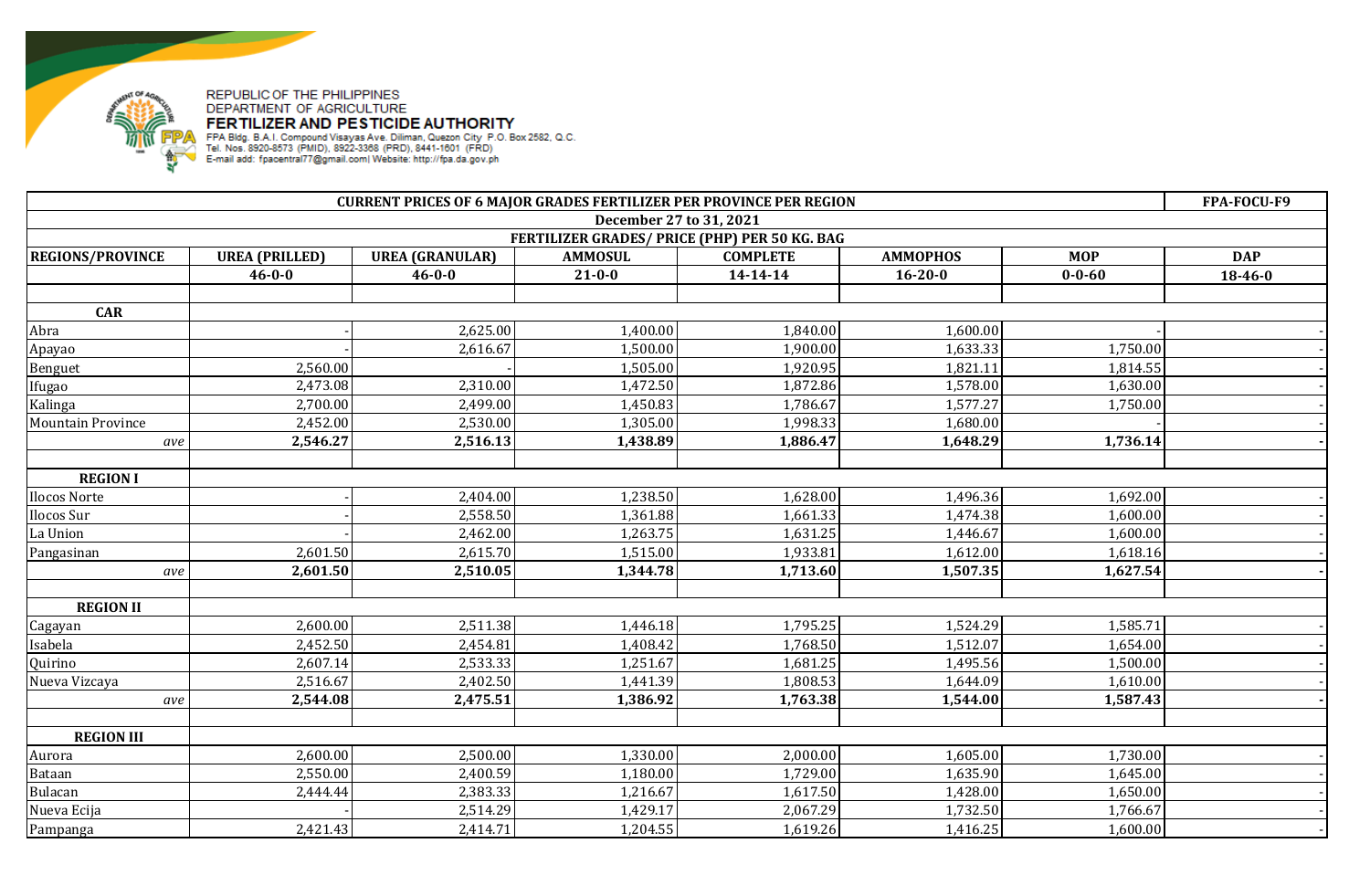| Tarlac                 |          | 2,299.17 | 1,280.50 | 1,657.33 | 1,474.71 | 1,618.75 |          |
|------------------------|----------|----------|----------|----------|----------|----------|----------|
| Zambales               | 2,625.00 | 2,539.38 | 1,530.00 | 2,013.00 | 1,755.56 | 1,550.00 |          |
| ave                    | 2,528.17 | 2,435.92 | 1,310.13 | 1,814.77 | 1,578.27 | 1,651.49 |          |
|                        |          |          |          |          |          |          |          |
| <b>REGION IV</b>       |          |          |          |          |          |          |          |
| Cavite                 | 2,370.00 | 2,326.36 | 1,265.00 | 1,877.78 | 1,532.92 | 1,805.00 | 2,350.00 |
| Laguna                 | 2,196.67 | 2,197.50 | 1,203.64 | 1,605.38 | 1,726.67 | 1,786.67 | 2,225.00 |
| <b>Batangas</b>        | 2,293.33 | 2,337.50 | 1,092.00 | 1,833.33 | 1,256.25 | 1,608.33 | 1,300.00 |
| Quezon                 | 2,550.00 | 2,466.67 | 1,168.57 | 1,643.00 | 1,689.38 | 1,820.00 | 1,550.00 |
| Occidental Mindoro     | 2,600.00 | 2,548.75 | 1,372.00 | 1,795.00 | 1,721.11 | 1,850.00 |          |
| Oriental Mindoro       |          | 2,227.00 | 1,353.00 | 1,709.00 | 1,655.00 | 1,723.00 |          |
| Marinduque             | 2,683.33 | 2,614.44 | 1,382.00 | 1,870.00 | 1,707.50 | 1,662.50 |          |
| Romblon                |          | 2,462.00 | 1,280.00 | 1,715.00 | 1,475.00 | 1,483.00 | 1,990.00 |
| Palawan                |          | 2,286.67 | 1,562.50 | 1,743.08 | 1,559.52 | 1,777.86 | 2,212.50 |
| Rizal                  | 2,475.00 | 2,900.00 | 1,650.00 | 2,066.00 | 2,015.00 | 1,975.00 |          |
| ave                    | 2,452.62 | 2,436.69 | 1,332.87 | 1,785.76 | 1,633.84 | 1,749.14 | 1,937.92 |
|                        |          |          |          |          |          |          |          |
| <b>REGION V</b>        |          |          |          |          |          |          |          |
| Albay                  | 2,547.00 | 2,823.33 | 1,429.44 | 1,884.38 | 1,724.44 | 1,926.67 |          |
| <b>Camarines Norte</b> | 2,500.00 | 2,802.50 | 1,430.00 | 1,965.00 | 1,917.50 | 1,610.00 |          |
| Camarines Sur          | 2,510.45 | 2,637.50 | 1,456.25 | 1,948.46 | 1,837.27 | 1,722.14 |          |
| Catanduanes            | 2,561.67 |          | 1,470.00 | 2,106.67 | 1,750.00 |          |          |
| Masbate                | 2,707.50 |          | 1,350.00 | 1,992.50 | 1,764.29 |          |          |
| Sorsogon               | 2,445.00 | 2,470.00 | 1,463.33 | 1,870.00 | 1,800.00 | 1,652.00 |          |
| ave                    | 2,545.27 | 2,683.33 | 1,433.17 | 1,961.17 | 1,798.92 | 1,727.70 |          |
|                        |          |          |          |          |          |          |          |
| <b>REGION VI</b>       |          |          |          |          |          |          |          |
| Iloilo                 |          | 2,244.44 | 1,267.27 | 1,688.50 | 1,401.00 | 1,653.33 | 2,082.00 |
| Negros Occidental      | 2,321.11 |          | 1,224.67 | 1,707.31 | 1,518.08 | 1,826.67 | 2,729.00 |
| Antique                |          | 2,448.18 | 1,270.00 | 1,705.91 | 1,422.50 | 1,603.33 | 2,375.00 |
| Capiz                  |          | 2,255.00 | 1,103.75 | 1,576.50 | 1,385.00 | 1,538.57 | 2,011.67 |
| Aklan                  |          | 2,182.00 | 1,273.00 | 1,682.00 | 1,517.00 | 1,696.00 | 2,355.00 |
| Guimaras               |          | 2,262.00 | 1,000.00 | 1,569.00 | 1,374.00 | 1,552.22 | 1,900.00 |
| ave                    | 2,321.11 | 2,278.32 | 1,189.78 | 1,654.87 | 1,436.26 | 1,645.02 | 2,242.11 |
|                        |          |          |          |          |          |          |          |
| <b>REGION VII</b>      |          |          |          |          |          |          |          |
| Bohol                  |          |          |          |          |          |          |          |
| Negros Oriental        |          |          |          |          |          |          |          |
| Cebu                   |          |          |          |          |          |          |          |
| Siquijor               |          |          |          |          |          |          |          |
| ave                    |          |          |          |          |          |          |          |
|                        |          |          |          |          |          |          |          |
|                        |          |          |          |          |          |          |          |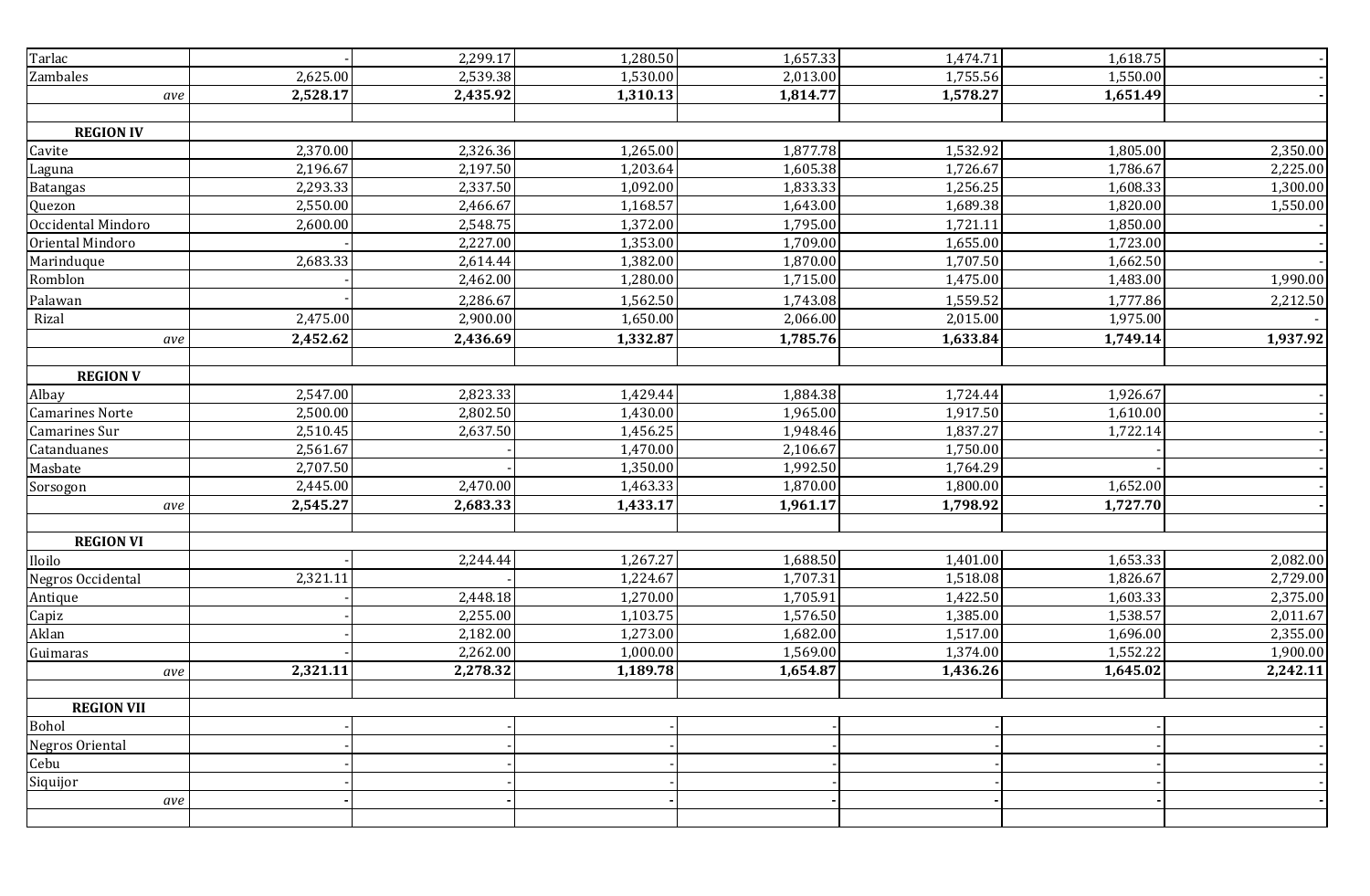| <b>REGION VIII</b>  |          |          |          |          |          |          |          |
|---------------------|----------|----------|----------|----------|----------|----------|----------|
| Biliran             | 2,362.50 | 2,366.67 | 1,201.25 | 1,605.00 | 1,324.00 | 1,522.86 | 1,883.33 |
| Eastern Samar       |          | 2,550.00 |          | 1,766.67 |          |          |          |
| Leyte               | 2,496.67 |          | 1,221.25 | 1,728.64 | 1,530.00 | 1,758.50 |          |
| Northern Samar      | 2,247.00 |          | 1,150.00 | 1,699.00 | 2,247.00 | 1,643.33 |          |
| Western Samar       | 2,303.33 |          | 1,050.00 | 1,740.00 | 1,510.00 | 1,525.00 |          |
| Southern Leyte      | 2,075.00 | 2,480.00 | 1,058.75 | 1,582.00 | 1,310.00 | 1,557.14 |          |
| ave                 | 2,296.90 | 2,465.56 | 1,136.25 | 1,686.89 | 1,584.20 | 1,601.37 | 1,883.33 |
|                     |          |          |          |          |          |          |          |
| <b>REGION IX</b>    |          |          |          |          |          |          |          |
| Zamboanga del Norte | 2,522.00 |          | 1,314.00 | 1,694.00 | 1,592.00 |          |          |
| Zamboanga del Sur   | 2,447.54 |          | 1,305.50 | 1,662.73 | 1,558.38 | 1,804.77 | 2,526.25 |
| Zamboanga Sibugay   | 2,500.00 |          | 1,340.00 | 1,600.00 | 1,570.00 | 1,800.00 |          |
| ave                 | 2,489.85 |          | 1,319.83 | 1,652.24 | 1,573.46 | 1,802.38 | 2,526.25 |
|                     |          |          |          |          |          |          |          |
| <b>REGION X</b>     |          |          |          |          |          |          |          |
| Bukidnon            | 2,270.33 |          | 1,158.39 | 1,607.40 | 1,436.82 | 1,645.00 | 2,318.46 |
| Lanao del Norte     | 2,359.23 |          | 1,346.36 | 1,688.50 | 1,565.50 | 1,703.33 | 2,416.67 |
| Misamis Occidental  | 2,456.67 |          | 1,223.64 | 1,648.33 | 1,551.11 | 1,695.00 | 2,118.00 |
| Misamis Oriental    | 2,306.67 |          | 1,156.00 | 1,573.64 | 1,443.33 | 1,738.89 | 2,246.11 |
| ave                 | 2,348.23 |          | 1,221.10 | 1,629.47 | 1,499.19 | 1,695.56 | 2,274.81 |
|                     |          |          |          |          |          |          |          |
| <b>REGION XI</b>    |          |          |          |          |          |          |          |
| Davao de Oro        | 2,374.33 | 2,450.00 | 1,265.75 | 1,634.33 | 1,279.00 | 1,710.14 | 2,373.75 |
| Davao del Norte     | 2,346.36 | 2,290.00 | 1,276.67 | 1,637.27 | 1,505.00 | 1,790.00 | 2,636.67 |
| Davao del Sur       | 2,409.59 |          | 1,277.13 | 1,629.82 | 1,482.95 | 1,781.25 | 2,610.97 |
| Davao Occidental    |          |          | 1,240.00 | 1,400.00 | 1,200.00 |          |          |
| Davao Oriental      | 2,305.71 | 2,400.00 | 1,231.67 | 1,650.83 | 1,426.67 | 1,931.67 | 2,200.00 |
| ave                 | 2,359.00 | 2,380.00 | 1,258.24 | 1,590.45 | 1,378.72 | 1,803.27 | 2,455.35 |
|                     |          |          |          |          |          |          |          |
| <b>REGION XII</b>   |          |          |          |          |          |          |          |
| North Cotabato      | 2,392.00 | 2,471.00 | 1,264.00 | 1,523.00 | 1,398.00 | 1,694.00 | 2,415.00 |
| Sarangani           | 2,295.00 | 2,300.00 | 1,298.00 | 1,666.00 | 1,405.00 | 1,759.00 | 2,352.00 |
| South Cotabato      | 2,340.00 | 2,379.00 | 1,318.00 | 1,621.00 | 1,443.00 | 1,700.00 | 2,390.00 |
| Sultan Kudarat      | 2,414.00 | 2,424.00 | 1,376.00 | 1,632.00 | 1,473.00 | 1,750.00 | 2,525.00 |
| ave                 | 2,360.25 | 2,393.50 | 1,314.00 | 1,610.50 | 1,429.75 | 1,725.75 | 2,420.50 |
|                     |          |          |          |          |          |          |          |
| <b>CARAGA</b>       |          |          |          |          |          |          |          |
| Agusan del Norte    |          |          |          |          |          |          |          |
| Agusan del Sur      |          | 2,248.75 | 1,184.38 | 1,576.67 | 1,761.43 | 2,266.67 | 2,340.00 |
| Surigao del Norte   |          | 2,261.75 | 1,126.75 | 1,682.50 | 1,446.67 | 1,813.33 |          |
| Surigao del Sur     | 2,081.67 | 2,355.00 | 1,178.85 | 1,638.64 | 1,457.00 | 1,750.71 | 2,298.33 |
| ave                 | 2,081.67 | 2,288.50 | 1,163.33 | 1,632.60 | 1,555.03 | 1,943.57 | 2,319.17 |